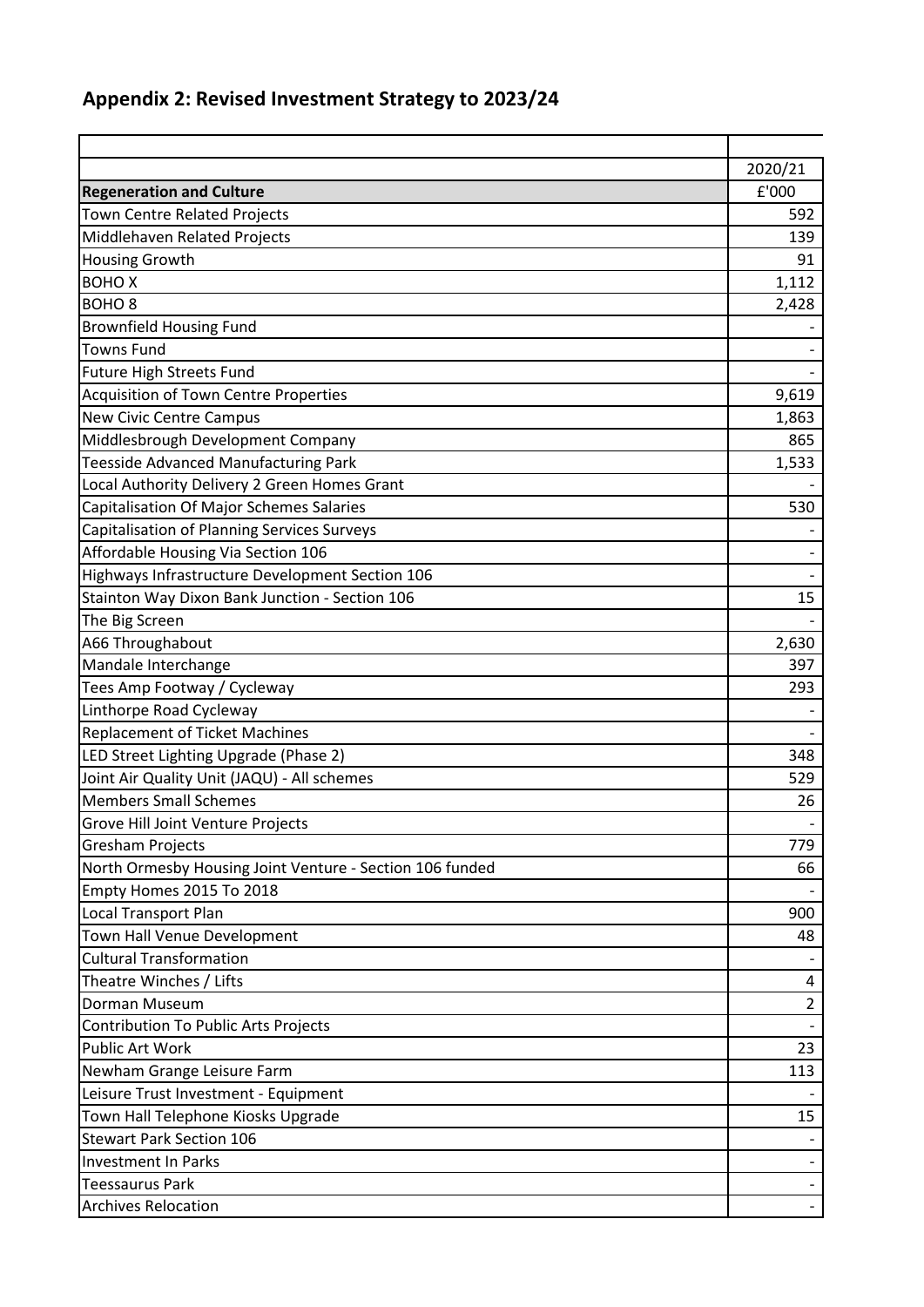| <b>Total Regeneration and Culture</b> | 74.960 |
|---------------------------------------|--------|

|                                                                   | 2020/21 |
|-------------------------------------------------------------------|---------|
| <b>Environment and Community Services</b>                         | £'000   |
| <b>Purchase of New Vehicles</b>                                   | 298     |
| Capitalisation of Wheeled Bin Replacement                         | 100     |
| Capitalisation of Street Furniture/Dog Fouling & Litter Bins      | 55      |
| Capitalisation of Highways Maintenance                            | 575     |
| <b>Property Services Building Investment</b>                      | 340     |
| Parks Improvement                                                 |         |
| Nunthorpe Playing Fields S106                                     | 57      |
| Local Transport Plan - Highways Maintenance                       | 1,412   |
| <b>Street Lighting-Maintenance</b>                                | 401     |
| <b>Urban Traffic Management Control</b>                           | 202     |
| <b>Flood Prevention</b>                                           | 237     |
| Department For Transport Pothole Fund                             | 1,100   |
| <b>Members Small Schemes</b>                                      | 2       |
| <b>Property Asset Investment Strategy</b>                         | 1,177   |
| Nunthorpe Sports Facilities                                       |         |
| East Middlesbrough Community Hub                                  | 178     |
| Christmas Lights                                                  | 350     |
| Section 106 Ormesby Beck                                          |         |
| Section 106 Cypress Road                                          |         |
| <b>Hostile Vehicle Mitigation</b>                                 | 196     |
| <b>Transporter Bridge</b>                                         | 476     |
| Bridges & Structures (non Local Transport Plan)                   |         |
| <b>Henry Street</b>                                               |         |
| <b>CCTV</b>                                                       |         |
| Captain Cook Public House                                         |         |
| <b>Outer Area Shopping Centres</b>                                |         |
| <b>Waste Procurement Project</b>                                  | 368     |
| Lighting up the Town                                              |         |
| Built Asset Capital Investment - Town Hall Roof                   |         |
| Built Asset Capital Investment -Municipal Buildings Refurbishment |         |
| Built Asset Capital Investment -Resolution House                  |         |
| Built Asset Capital Investment - Central Library WC               |         |
| <b>Total Environment and Community Services</b>                   | 7,524   |

|                                                  | 2020/21 |
|--------------------------------------------------|---------|
| <b>Public Health</b>                             | £'000   |
| Health & Wellbeing Hub                           |         |
|                                                  |         |
| <b>Total Public Health and Public Protection</b> |         |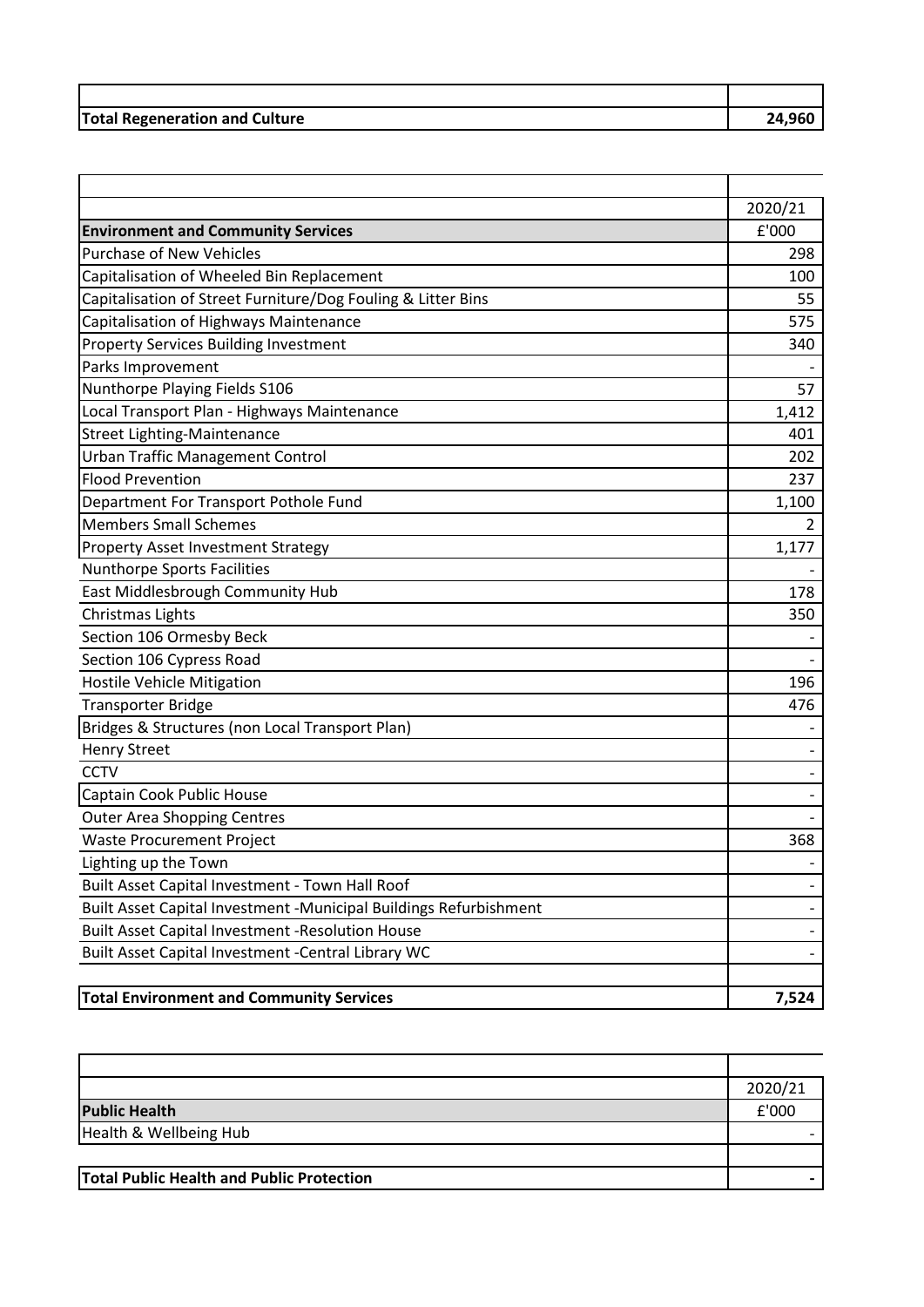|                                                                                   | 2020/21 |
|-----------------------------------------------------------------------------------|---------|
| <b>Education &amp; Partnerships</b>                                               | £'000   |
| Block Budget (Grant) Devolved Formula Capital - Various Schools                   |         |
| Block Budget (Grant) Section 106 Avant Low Gill                                   |         |
| <b>Block Budget (Grant) School Condition Allocation</b>                           |         |
| <b>Block Budget (Grant) Basic Needs</b>                                           |         |
| Block Budget (Grant) High Needs Provision Capital Allocation (HNPCA)              |         |
| <b>Schemes in Maintained Primary Schools</b>                                      | 2,387   |
| <b>Schemes in Primary Academies</b>                                               | 195     |
| Schemes in Secondary Academies                                                    | 865     |
| <b>Schemes in Special Schools</b>                                                 | 544     |
| Capitalisation of Salary Costs                                                    | 102     |
| Contribution to New School at Middlehaven                                         |         |
| Block Budget (Grant) EFA Early Years 2 Year olds Entitlement (Trajectory Project) |         |
|                                                                                   |         |
| <b>Total Education &amp; Partnerships</b>                                         | 4.093   |

|                                                | 2020/21 |
|------------------------------------------------|---------|
| <b>Children's Care</b>                         | £'000   |
| Edge Of Care Project (Hub)                     | 347     |
| Edge Of Care Project (Spencerfield 117-120)    | 18      |
| Edge Of Care Project (3 Broadwell)             | 10      |
| <b>Rosecroft Renovations</b>                   | 35      |
| 34 Marton Avenue, Fir Tree - Garage Conversion |         |
| Contact Centre - Bus Station Unit 1            | 3       |
| Willow Tree - Bathroom Refurbishment           |         |
| Holly Lodge Sensory Room                       |         |
|                                                |         |
| <b>Total Children's Care</b>                   | 414     |

|                                                       | 2020/21 |
|-------------------------------------------------------|---------|
| <b>Adult Social Care and Health Integration</b>       | E'000   |
| Chronically Sick & Disabled Persons Act - All schemes | 533     |
| Disabled Facilities Grant - All schemes               | 2,285   |
| Capitalisation of Staying Put Salaries                | 50      |
| Home Loans Partnership (formerly 5 Lamps)             | 29      |
| <b>Small Schemes</b>                                  | 15      |
| Connect / Telecare IP Digital Switchover              | 100     |
|                                                       |         |
| <b>Total Adult Social Care and Health Integration</b> | 3.012   |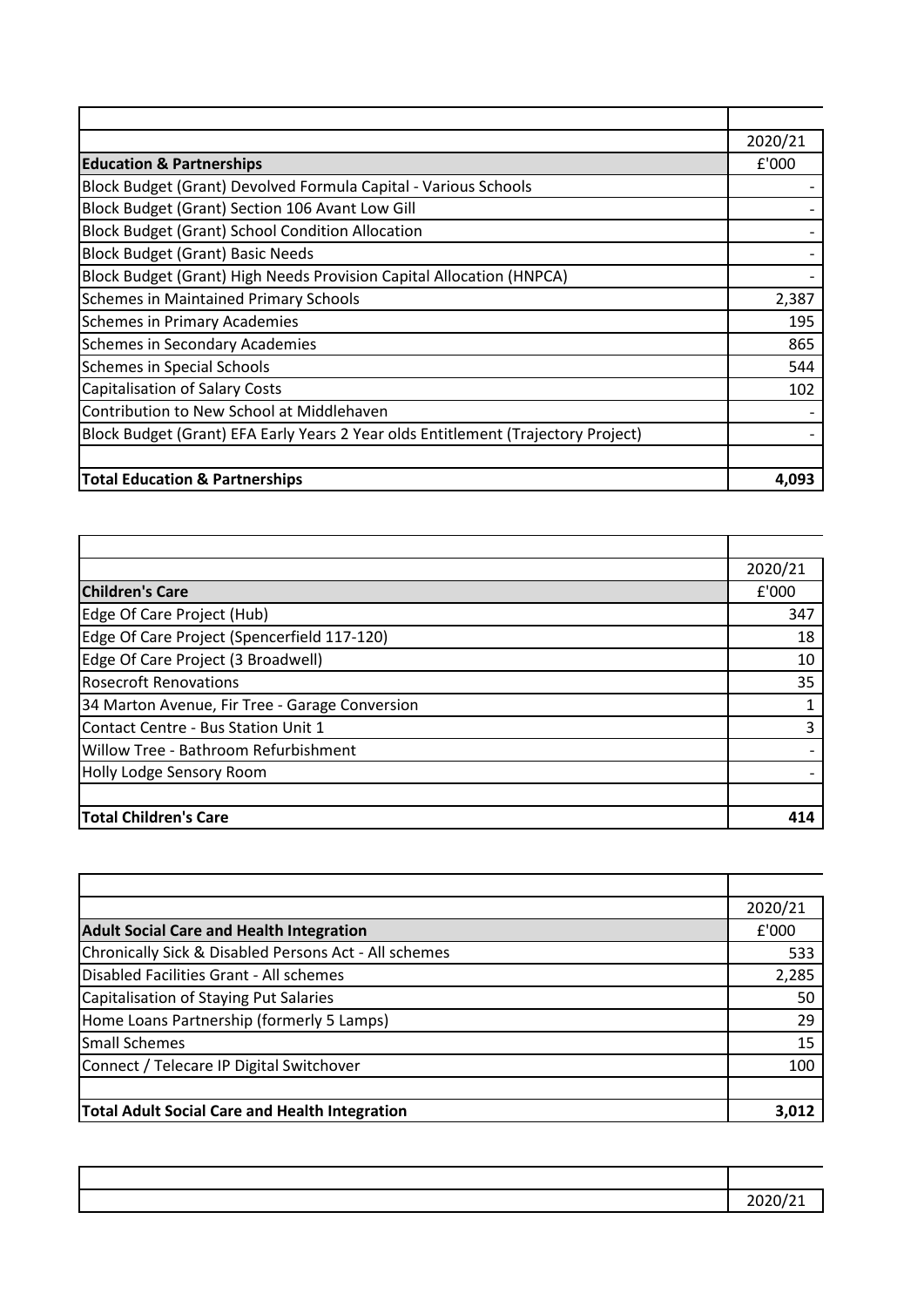| <b>Legal &amp; Governance Services</b>       | £'000 |
|----------------------------------------------|-------|
| Desktop Strategy / Device Refresh            | 307   |
| <b>Enterprise Agreements</b>                 | 353   |
| <b>Customer Relationship Manager</b>         | 19    |
| IT Refresh - Network Refresh                 | 4     |
| IT Refresh - Lights On                       | 241   |
| IT Refresh - LCS Development Capture         | 7     |
| IT Refresh - Business Intelligence           |       |
| ICT Essential Refresh & Licensing            | 233   |
| ICT Innovation Budget                        | 326   |
| <b>GIS Replacement</b>                       | 38    |
| Civic Centre Device Refresh                  | 8     |
| Prevention & Partnership Tablets             |       |
| <b>HR Pay</b>                                |       |
| Dashboards                                   | 60    |
|                                              |       |
| <b>Total Legal &amp; Governance Services</b> | 1,596 |

|                                                                        | 2020/21 |
|------------------------------------------------------------------------|---------|
| <b>Finance</b>                                                         | £'000   |
| Former Partnership Investment (ICT Infrastructure Revenues & Benefits) | 37      |
| <b>Business World Upgrade</b>                                          | 30      |
| <b>Derisking Sites</b>                                                 | 412     |
| Town Centre Accommodation Strategy                                     |         |
| Capitalisation of Property Finance Lease Arrangements                  |         |
| Middlesbrough Share in Veritau Tees Valley                             |         |
| <b>White Feather Project North Ormesby</b>                             |         |
| <b>Total Finance</b>                                                   | 479     |

|                               | 2020/21 |
|-------------------------------|---------|
| <b>ALL DIRECTORATES</b>       | f'000   |
| <b>Total ALL DIRECTORATES</b> | 42,078  |

|                          | 2020/21 |
|--------------------------|---------|
| <b>FUNDED BY:</b>        | £'000   |
| Borrowing                | 18,228  |
| <b>Finance Leases</b>    |         |
| Capital Receipts         | 6,374   |
| Grants                   | 16,418  |
| Contributions            | 1,052   |
| <b>Revenue Resources</b> | 6       |
|                          |         |
| <b>Total FUNDING</b>     | 42,078  |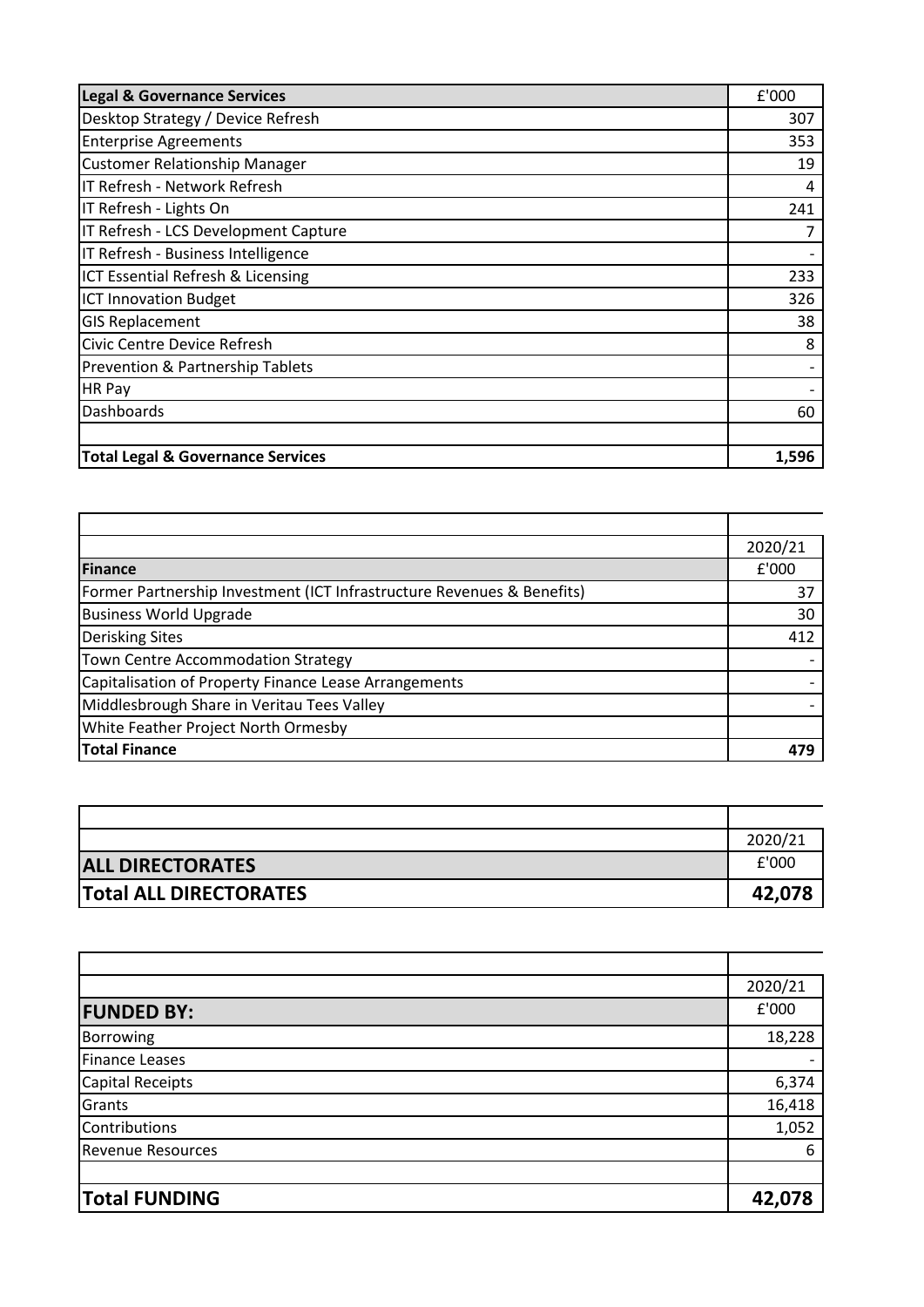|                          | <b>Total Funding Required</b> |                              |              | Council                  | External |
|--------------------------|-------------------------------|------------------------------|--------------|--------------------------|----------|
| 2021/22                  | 2022/23                       | 2023/24                      | <b>TOTAL</b> | Funding                  | Funding  |
| £'000                    | £'000                         | £'000                        | £'000        | £'000                    | £'000    |
| 1,271                    | 1,437                         | 204                          | 3,504        | 2,625                    | 879      |
| 65                       | 500                           |                              | 704          | 704                      |          |
| 391                      | 3,277                         |                              | 3,759        | 3,708                    | 51       |
| 7,824                    | 16,011                        |                              | 24,947       | 1,362                    | 23,585   |
| 34                       |                               |                              | 2,462        |                          | 2,462    |
| 1,709                    | 5,583                         | 630                          | 7,922        |                          | 7,922    |
| 2,051                    | 19,540                        | 309                          | 21,900       |                          | 21,900   |
| 1,590                    | 12,580                        |                              | 14,170       |                          | 14,170   |
| 12,806                   | 3,200                         |                              | 25,625       | 25,625                   |          |
| 1,500                    | 5,513                         |                              | 8,876        | 8,876                    |          |
| 5,666                    | 18,639                        |                              | 25,170       | 19,203                   | 5,967    |
| 855                      |                               |                              | 2,388        | 2,005                    | 383      |
| 791                      | 300                           |                              | 1,091        |                          | 1,091    |
| 530                      | 530                           | 530                          | 2,120        | 2,120                    |          |
| 40                       | 40                            | 40                           | 120          | 120                      |          |
|                          | 1,339                         |                              | 1,339        | 830                      | 509      |
|                          | 2,010                         |                              | 2,010        |                          | 2,010    |
|                          |                               |                              | 15           | 15                       |          |
| 10                       |                               |                              | 10           | 10                       |          |
| $\overline{4}$           |                               |                              | 2,634        |                          | 2,634    |
| 62                       |                               |                              | 459          |                          | 459      |
|                          |                               |                              | 293          |                          | 293      |
| 496                      | 1,498                         |                              | 1,994        |                          | 1,994    |
|                          | 189                           |                              | 189          | 189                      |          |
| 69                       |                               |                              | 417          | 417                      |          |
|                          |                               |                              | 529          |                          | 529      |
| 38                       |                               |                              | 64           | 29                       | 35       |
| 14                       |                               |                              | 14           |                          | 14       |
| 24                       |                               | $\overline{a}$               | 803          | 803                      |          |
| 355                      | $\overline{\phantom{a}}$      | $\overline{\phantom{a}}$     | 421          |                          | 421      |
| 281                      |                               | -                            | 281          | $\qquad \qquad -$        | 281      |
| 1,320                    | 537                           | $\overline{\phantom{a}}$     | 2,757        | $\overline{\phantom{0}}$ | 2,757    |
| 59                       | -                             | -                            | 107          | 107                      |          |
| 13                       |                               |                              | 13           | 13                       |          |
| 18                       | 19                            | $\overline{\phantom{0}}$     | 41           | 41                       |          |
| 17                       | $\qquad \qquad \blacksquare$  | $\overline{\phantom{a}}$     | 19           | 19                       |          |
| 17                       | $\qquad \qquad \blacksquare$  | $\overline{\phantom{a}}$     | 17           | 17                       |          |
| 35                       | $\overline{a}$                | -                            | 58           | 58                       |          |
| $\overline{\phantom{a}}$ | $\qquad \qquad \blacksquare$  | $\overline{\phantom{a}}$     | 113          | 113                      |          |
| 75                       |                               |                              | 75           | 75                       |          |
| $\overline{\phantom{0}}$ |                               |                              | 15           | 15                       |          |
| $\overline{a}$           | 45                            | $\qquad \qquad \blacksquare$ | 45           |                          | 45       |
| 100                      | $\overline{\phantom{0}}$      | -                            | 100          | 100                      |          |
| 160                      | 90                            | $\qquad \qquad \blacksquare$ | 250          | 250                      |          |
| 382                      | $\qquad \qquad \blacksquare$  | $\overline{\phantom{a}}$     | 382          | 95                       | 287      |

| Council | External |
|---------|----------|
| Funding | Funding  |
| £'000   | £'000    |
|         |          |
| 2,625   | 879      |
| 704     |          |
| 3,708   | 51       |
| 1,362   | 23,585   |
|         | 2,462    |
|         | 7,922    |
|         | 21,900   |
|         | 14,170   |
| 25,625  |          |
| 8,876   |          |
| 19,203  | 5,967    |
| 2,005   | 383      |
|         | 1,091    |
| 2,120   |          |
| 120     |          |
| 830     | 509      |
|         | 2,010    |
| 15      |          |
| 10      |          |
|         | 2,634    |
|         | 459      |
|         |          |
|         | 293      |
|         | 1,994    |
| 189     |          |
| 417     |          |
|         | 529      |
| 29      | 35       |
|         | 14       |
| 803     |          |
|         | 421      |
|         | 281      |
|         | 2,757    |
| 107     |          |
| 13      |          |
| 41      |          |
| 19      |          |
| 17      |          |
| 58      |          |
| 113     |          |
| 75      |          |
| 15      |          |
|         | 45       |
| 100     |          |
| 250     |          |
|         |          |
| 95      | 287      |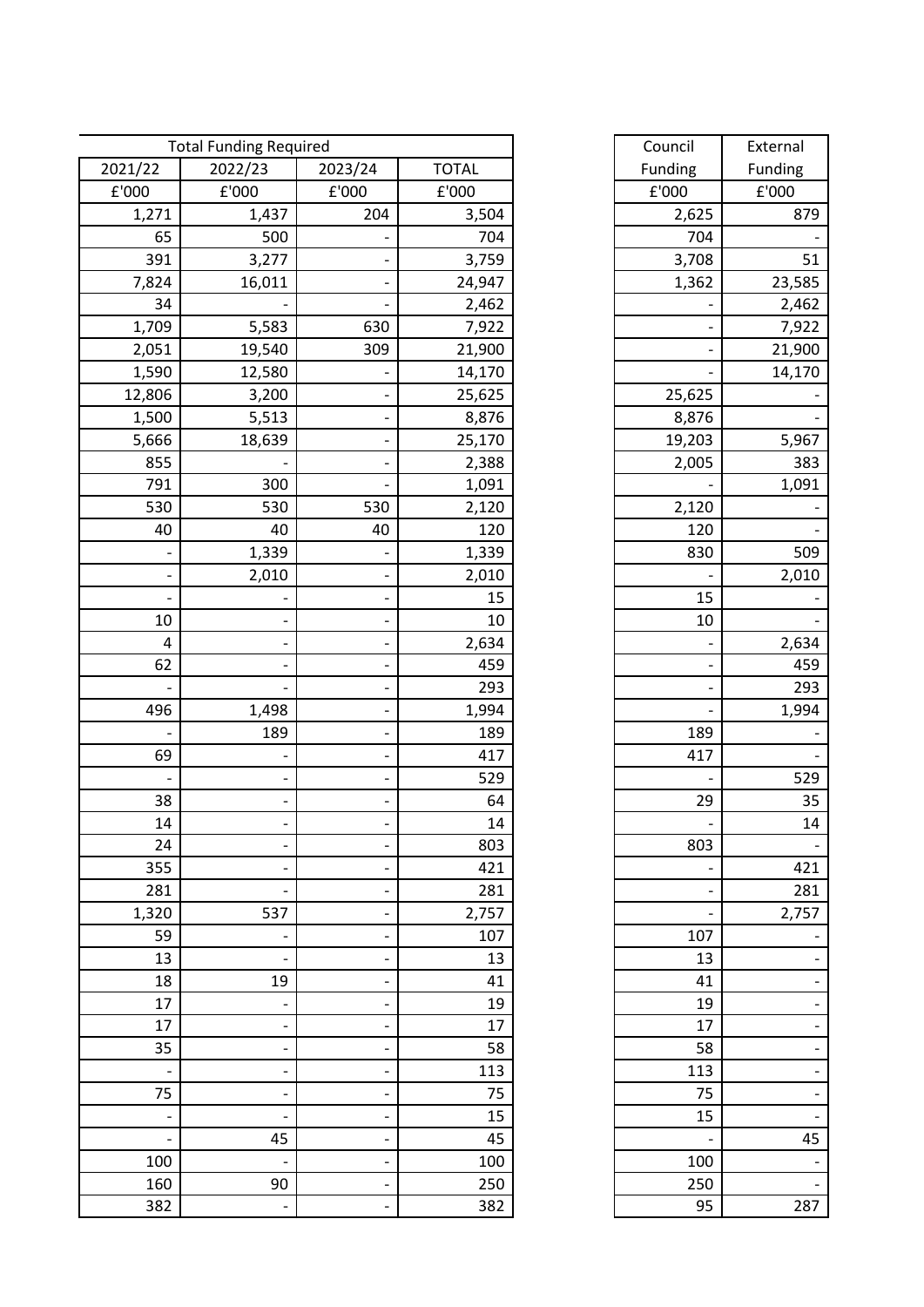| 40,672 | 02.077<br>JL,077 | 712<br>1,7 TJ | 160,222 | 69,544 | .678 |
|--------|------------------|---------------|---------|--------|------|

| 69,544 | 90,678 |
|--------|--------|

Council External<br>Funding Funding

|         | <b>Total Funding Required</b> |         |              | Council        | External |
|---------|-------------------------------|---------|--------------|----------------|----------|
| 2021/22 | 2022/23                       | 2023/24 | <b>TOTAL</b> | Funding        | Funding  |
| £'000   | £'000                         | £'000   | £'000        | ${\tt f}$ '000 | £'000    |
| 1,272   | 658                           | 1,200   | 3,428        | 3,428          |          |
| 100     | 100                           | 100     | 400          | 400            |          |
| 55      | 55                            | 55      | 220          | 220            |          |
| 575     | 575                           | 575     | 2,300        | 2,300          |          |
| 340     | 340                           | 340     | 1,360        | 1,360          |          |
| 83      |                               |         | 83           | 83             |          |
|         |                               |         | 57           |                | 57       |
| 3,019   | 428                           |         | 4,859        |                | 4,859    |
| 236     | 877                           | 468     | 1,982        | 1,982          |          |
| 141     | 150                           |         | 493          |                | 493      |
| 11      |                               |         | 248          |                | 248      |
|         |                               |         | 1,100        |                | 1,100    |
| 79      | 120                           | 60      | 261          | 261            |          |
| 967     | 591                           | 1,200   | 3,935        | 3,870          | 65       |
| 34      | 66                            |         | 100          |                | 100      |
| 200     | 651                           |         | 1,029        | 1,029          |          |
|         |                               |         | 350          | 350            |          |
| 15      |                               |         | 15           |                | 15       |
| 20      |                               |         | 20           |                | 20       |
| 339     | 35                            |         | 570          | 570            |          |
| 251     |                               |         | 727          | 364            | 363      |
| 452     | 1,574                         |         | 2,026        | 2,026          |          |
| 42      |                               |         | 42           |                | 42       |
| 50      |                               |         | 50           | 50             |          |
| 538     |                               |         | 538          | 538            |          |
| 40      |                               |         | 40           | 40             |          |
|         |                               |         | 368          | 368            |          |
| 200     |                               |         | 200          | 200            |          |
|         | 1,000                         | 1,000   | 2,000        | 2,000          |          |
|         | 1,500                         |         | 1,500        | 1,500          |          |
|         | 609                           |         | 609          | 609            |          |
|         | 87                            |         | 87           | 87             |          |
|         |                               |         |              |                |          |
| 9,059   | 9,416                         | 4,998   | 30,997       | 23,635         | 7,362    |

| 83              |       |
|-----------------|-------|
|                 | 57    |
|                 | 4,859 |
| 1,982           |       |
|                 | 493   |
|                 | 248   |
|                 | 1,100 |
| $\frac{261}{2}$ |       |
| 3,870           | 65    |
|                 | 100   |
| 1,029           |       |
| 350             |       |
|                 | 15    |
|                 | 20    |
| 570             |       |
| 364             | 363   |
| 2,026           |       |
|                 | 42    |
| 50              |       |
| 538             |       |
| 40              |       |
| 368             |       |
| 200             | -     |
| 2,000           |       |
| 1,500           |       |
| 609             |       |
| 87              |       |
|                 |       |
| 23,635          | 7,362 |

| 679     |          |
|---------|----------|
|         |          |
| 679     |          |
| £'000   | £'000    |
| Funding | Funding  |
| Council | External |

|                          | <b>Total Funding Required</b> |         |              | Council | External |
|--------------------------|-------------------------------|---------|--------------|---------|----------|
| 2021/22                  | 2022/23                       | 2023/24 | <b>TOTAL</b> | Funding | Funding  |
| £'000                    | £'000                         | £'000   | £'000        | £'000   | £'000    |
| $\overline{\phantom{0}}$ | 756                           |         | 756          | 679     | 77       |
|                          |                               |         |              |         |          |
| $\overline{\phantom{0}}$ | 756                           | -       | 756          | 679     | 77       |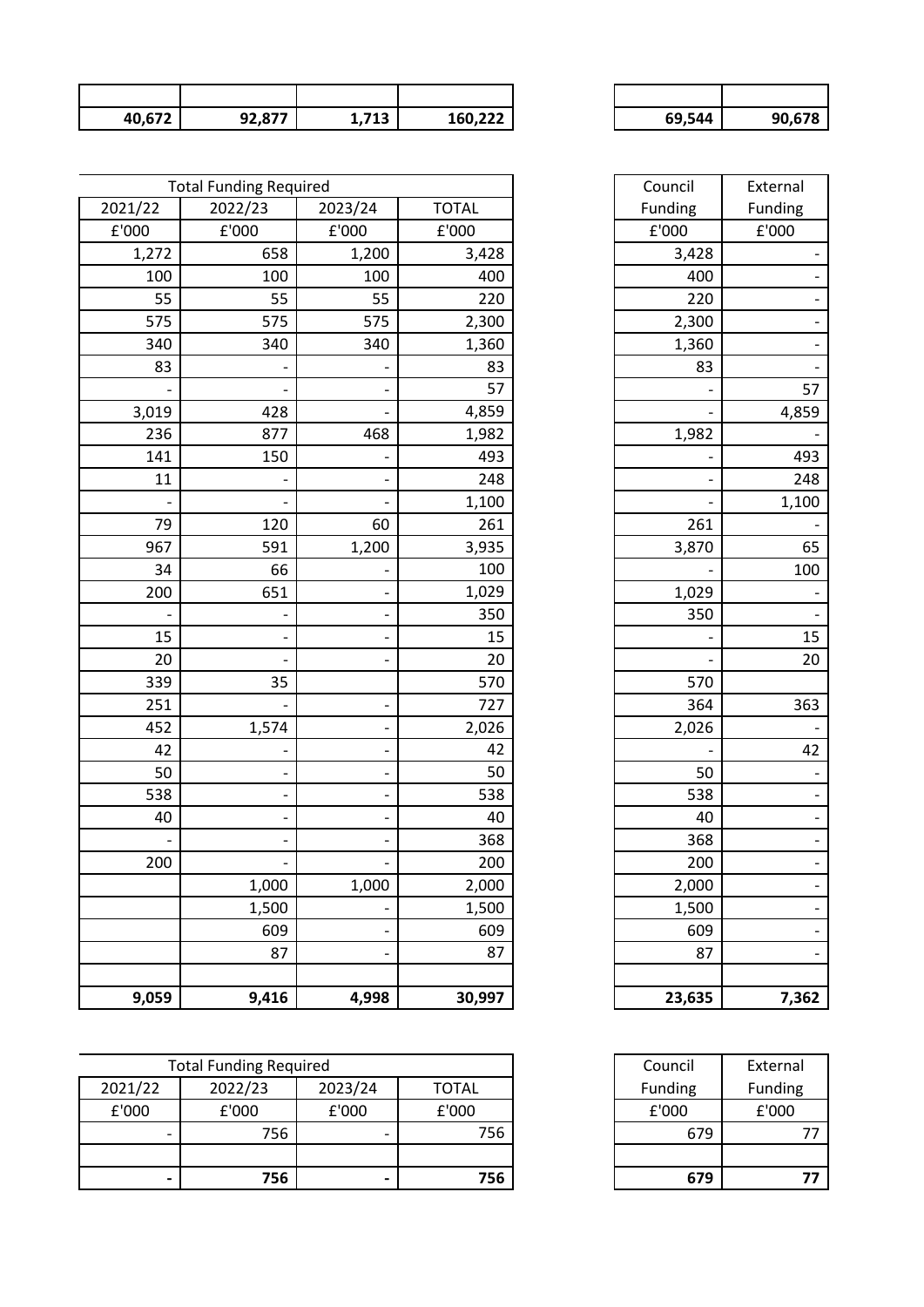|                | <b>Total Funding Required</b> |         |              | Council |
|----------------|-------------------------------|---------|--------------|---------|
| 2021/22        | 2022/23                       | 2023/24 | <b>TOTAL</b> | Funding |
| £'000          | £'000                         | £'000   | £'000        | £'000   |
| 157            |                               |         | 157          |         |
|                | 35                            |         | 35           |         |
| -              | 3                             | -       | 3            |         |
|                | 5,883                         | 1,645   | 7,528        |         |
| 262            | 760                           |         | 1,022        |         |
| 1,448          | 749                           | 131     | 4,715        | 937     |
| 162            | 234                           | 399     | 990          |         |
| 321            | 1,658                         | 414     | 3,258        |         |
| 473            | 370                           |         | 1,387        | 464     |
| 104            | 106                           |         | 312          |         |
|                | 1,700                         |         | 1,700        | 700     |
| $\overline{7}$ |                               |         |              |         |
|                |                               |         |              |         |
| 2,934          | 11,498                        | 2,589   | 21,114       | 2,101   |

|                          | <b>Total Funding Required</b> |                          |              | Council | External |
|--------------------------|-------------------------------|--------------------------|--------------|---------|----------|
| 2021/22                  | 2022/23                       | 2023/24                  | <b>TOTAL</b> | Funding | Funding  |
| £'000                    | £'000                         | £'000                    | £'000        | £'000   | £'000    |
| 35                       |                               |                          | 382          | 382     |          |
| $\overline{\phantom{0}}$ |                               |                          | 18           | 18      |          |
| $\overline{\phantom{a}}$ |                               | $\overline{\phantom{a}}$ | 10           | 10      |          |
| 150                      | 20                            | $\overline{\phantom{a}}$ | 205          | 205     |          |
| 249                      | 25                            |                          | 275          | 275     |          |
| 234                      | 93                            |                          | 330          | 330     |          |
| 22                       |                               |                          | 22           | 22      |          |
| 38                       |                               |                          | 38           |         | 38       |
|                          |                               |                          |              |         |          |
| 728                      | 138                           | $\overline{\phantom{0}}$ | 1,280        | 1,242   | 38       |

|         | <b>Total Funding Required</b> |                          |              | Council | External |
|---------|-------------------------------|--------------------------|--------------|---------|----------|
| 2021/22 | 2022/23                       | 2023/24                  | <b>TOTAL</b> | Funding | Funding  |
| £'000   | £'000                         | £'000                    | £'000        | £'000   | £'000    |
| 666     | 776                           | 610                      | 2,585        | 2,513   | 72       |
| 2,158   | 1,260                         |                          | 5,703        | 816     | 4,887    |
| 50      | 50                            | 50                       | 200          | 200     |          |
| 30      | 49                            | $\overline{\phantom{0}}$ | 108          |         | 108      |
| 31      | 97                            | -                        | 143          |         | 143      |
| 98      | 40                            | -                        | 238          | 238     |          |
|         |                               |                          |              |         |          |
| 3,033   | 2,272                         | 660                      | 8,977        | 3,767   | 5,210    |

| Council | External |
|---------|----------|
| Funding | Funding  |
| £'000   | £'000    |
|         | 157      |
|         | 35       |
|         | 3        |
|         | 7,528    |
|         | 1,022    |
| 937     | 3,778    |
|         | 990      |
|         | 3,258    |
| 464     | 923      |
|         | 312      |
| 700     | 1,000    |
|         | 7        |
|         |          |
| 2,101   | 19,013   |

| Council | External |
|---------|----------|
| Funding | Funding  |
| £'000   | £'000    |
| 382     |          |
| 18      |          |
| 10      |          |
| 205     |          |
| 275     |          |
| 330     |          |
| 22      |          |
|         | 38       |
|         |          |
| 1,242   | 38       |

| Council        | External |
|----------------|----------|
| <b>Funding</b> | Funding  |
| £'000          | £'000    |
| 2,513          | 72       |
| 816            | 4,887    |
| 200            |          |
|                | 108      |
|                | 143      |
| 238            |          |
|                |          |
| 3,767          | 5,210    |

| Council        | External |
|----------------|----------|
| <b>Funding</b> | Funding  |